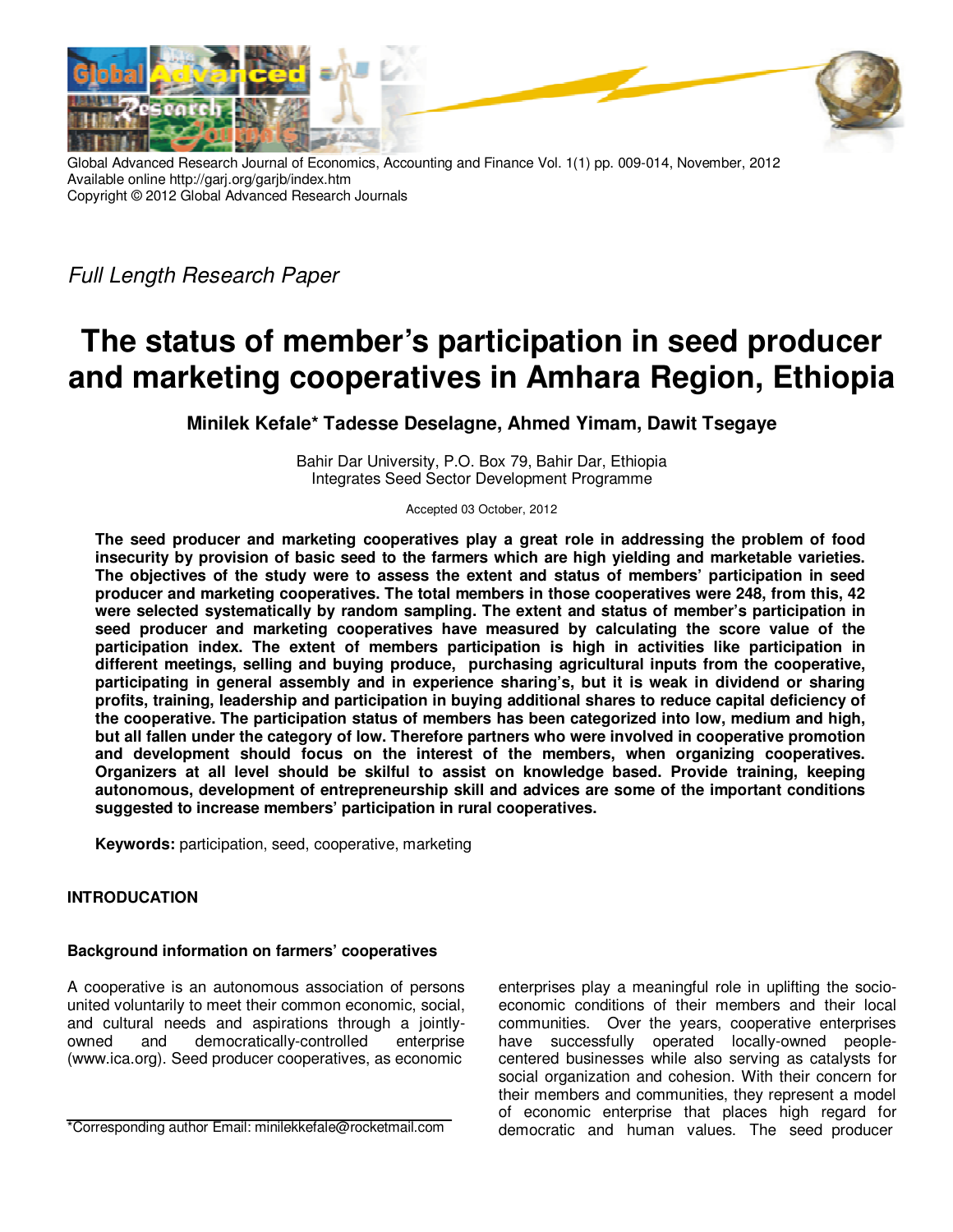

**Fig 1** Amhara national regional state map

cooperatives play a great role in addressing the problem of food insecurity by provision of basic seed to the farmers which are high yielding and marketable varieties. In rural areas, it is also equally necessary to consolidate the small economic capabilities of the poor and weaker section based on the cooperative principles. The collective strength and effort of the poor and weaker section has to be expanded and mobilized to activate rural economy by developing agro-enterprise, local skills, industry and business promotion activities (www.imf.org). One solution is to encourage farmers to mobilize collectively in agricultural and marketing cooperatives that engage in the production, processing and marketing of agricultural products and gives them access to markets (Ross and Smith 1999). Seed production started in Ethiopia specifically Amhara region before 10 years by organizing informal seed producer groups in collaboration with governmental and nongovernmental organizations. Informal seed producer groups were functioning without a legal ground and vision, mission and strategic plans, therefore to increase a supply of seed in accountable and sustainable manner legal groups became important and seed producer cooperatives are emerged.

## **Participation**

Participation may have different explanations in different contexts. But in this regard, participation refers to the role and extent to which members involve themselves in the decision making process and the implementation of such decisions in different activities (Mathew 2000). Participation in some form or the other has been included as an important element in development strategies of countries in sub-Saharan Africa. Indeed, participation has become an essential ingredient and a prerequisite of good governance. Participation or empowerment is a part of the process in development. Therefore, There is a growing consensus that people everywhere have a basic human right to take part in decisions that affect their lives (Abebe 2011).

## **Statement of the problem**

Seed producer and marketing cooperatives became in existence from 2009 and it is a new venture in Amhara region. The local seed business partnership project with its regional and national partners and stakeholders supported selected farmers groups to elevate to skilful and profitable seed production and marketing cooperatives. Eight Seed producer and marketing cooperatives (SPMCs) were legalized and participated in seed production and marketing through contractual and non-contractual bases starting from 2010. These SPMCs are bounded by different challenges which hinder their growth but also with great opportunities for success. In cooperative business members are the owner and user of the service, so that high members participation in all aspects have indispensable advantage for the growth and development of cooperatives, so this paper want to address how is the extent and status of members participation in economic and social activities hence, there is a lack of information in this regard since the seed production and marketing business is new in the region, as a result this paper want to address with the objective of assessing the extent and status of members participation in leadership, dividend, training, contribution both in kind and cash, experience sharing and variety selection

## **METHODOLOGY**

### **Description of the Study Area**

Ethiopia is one of the politically and geographically known countries in Africa and administered by federal states, accordingly it has nine regional states and two city administrations. The study conducted in three districts namely Jabi Tahinan, Mecha and Yilmana Densa found in Amhara Nationa Regional State. These Weredas are selected for the reason that seed producer cooperatives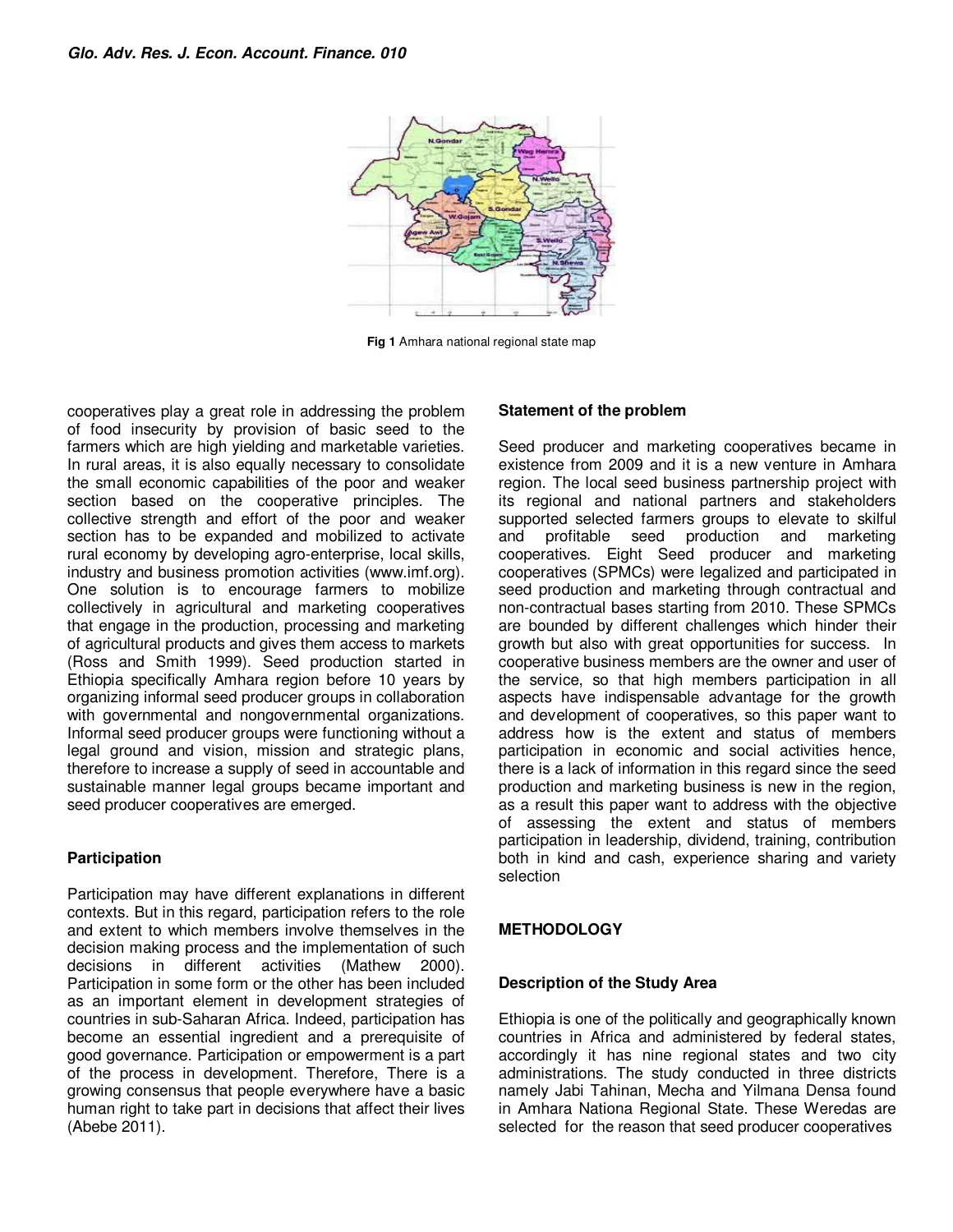are doing business starting from 2010. Amhara National Regional State is found in the North West region of the country with borders to Sudan. The region has a suitable climate condition for agriculture and animal husbandry.

#### **Data Source and Collection Method**

Both qualitative and quantitative data were employed and are collected from seed producer and marketing cooperative members.

#### **Primary Source of Data**

The data are collected by producing semi structured questioner and enumerators were recruited to collect data from individual members.

#### **Secondary Source of Data**

Secondary data were found from the past reports and studies conducted by institutions and

Researchers and report of the local seed business project

### **Sampling Technique**

Simple random sampling: There are eight cooperatives that are producing different types of crops and varieties. Due to availability of time, resource, different agro ecology, and types of crops grown three seed producer and marketing cooperatives are selected purposely. The total members of the cooperative in the three sites are 248 and by using systematic random sampling 42 members are selected and interviewed.

### **Methods of Analysis**

The extent of member's participation in rural cooperatives at different levels of participation in each activity has been analyzed by putting all those levels of participation in to a participation index as (Hoque and Itohara 2008) used to analyze "The Participation and Decision Making Role of coop members in economic activities in Bangladesh. The extent of participation in each cooperative activity has been measured by putting the indicator activities with their score values of frequencies starting from frequently to never participation. Respondents were asked to what extent they were participating in these activities. This is based on their intervention as frequently, occasionally, seldom and never. Point was awarded for each response with sufficient scoring values as 3, 2, 1 and 0 respectively.

Therefore, a respondent's score could be ranged from 0 to 126, where 0 indicates all members are not participating in a given activity and 126 indicates highly participation of all members in that activity, that means all are participating frequently. The frequency counts of responses have been recorded to compute the Participation Index (PI) of a member for each of the selected activities. Then Participation Index for each individual activity has been computed by using the following formula:

 $PI = (N1 X 3) + (N2 X 2) + (N3 X 1) + (N4 X 0)$  Where:

 $PI = Participation$  Index for different activities of participations in the cooperatives

N1 = Number of members who participate frequently

N2 = Number of members who participate occasionally

N3 = Number of members who participate seldom

N4 = Number of members who never participate

The participation index described above expresses to what extent members are involved in each activity of a given cooperative. But in order to measure the status of members participation in rural cooperatives as a general, the scores of these activities were calculated for each respondent and converted them in to a significant index value as (Tilahun 2008) and (Roman 2010) used the same procedure to measure access to and utilization of family planning information among rural women and the empowerment status of rural women by calculating the scores obtained from the different indicators. The indicator activities used for this analysis include: members participation in leadership, participation in meetings, participation in voting or election, participation in sharing profits or dividend, training, variety selection and participation as membership of different committees in the cooperatives.

## **RESULTS AND DISCUSSION**

#### **Demographic and economic characteristics**

This table notified the age of the respondents in the seed producer and marketing cooperatives. The minimum and maximum age was found 18 and 67 respectively.

The educational levels of the respondents are categorized in to different levels. Those are not read and write, read and write primary school (1-8) and high school (9-12). This is to observe the educational differences among the members of the respondents in the cooperatives. Therefore, respondents who cannot read and write are 38%, 36%, of them are those who can read and write, 14% of them completed from grade 1-8 and 12% are from high school.

Land is the valuable property in rural areas in which most people need to have it. This is because; it is the main source of income and increases the status of the people in the community. The minimum and maximum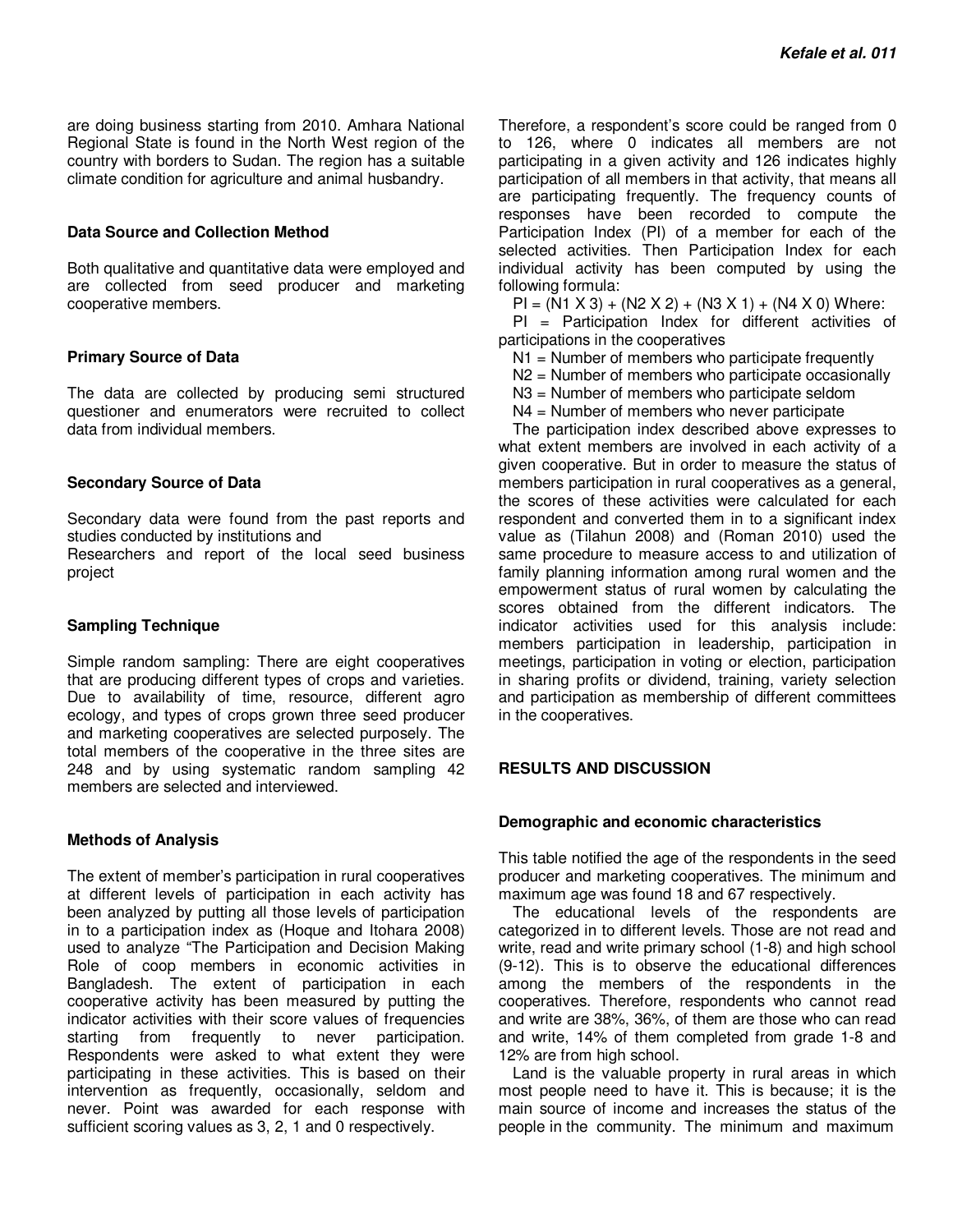| <b>Table1</b> Age of respondents |  |
|----------------------------------|--|
|----------------------------------|--|

| No | Age   | Frequency | Percentage | <b>Minimum</b> | <b>Maximum</b> |
|----|-------|-----------|------------|----------------|----------------|
|    | 18-35 | 18        | 43         |                | , ס            |
|    | 36-53 | 16        | 38         |                |                |
|    | 54-67 |           | ۱۹         |                |                |

Source: own survey, 2012

**Table 2** Educational level

| No | <b>Educational status</b> | <b>Frequency</b> | Percentage |  |
|----|---------------------------|------------------|------------|--|
|    | Not read and write        | 16               | 38         |  |
| 0  | Read and write            | 15               | 36         |  |
| 3  | Primary school            |                  | 14         |  |
| 4  | High school               |                  | 10         |  |

Source: own survey, 2012

**Table 3** Family size

| Family size | Frequency | Percentage |
|-------------|-----------|------------|
| l -5        | 18        | 43         |
| 6-10        | 21        |            |

Source: own survey, 2012

**Table 4** Land holding size

| No | Land holding size Frequency |    | Percentage |
|----|-----------------------------|----|------------|
|    | ი-1                         | 32 |            |
|    | 11.2                        |    |            |

Source: own survey, 2012

**Table 5** Income **distributions** 

| No | Income per year | Frequency | Percentage |
|----|-----------------|-----------|------------|
|    | $0-10000$       | 34        | 82         |
|    | 10001-30000     |           | 14         |
|    | 30001-200000    |           |            |

Source: own survey, 2012

land sizes of the respondents are 0.25 and 2 hectares respectively.

According to table 5 82% of the respondents failed in the income category of up to 10000 birr income per year , this showed members income generated from different activities is very minimal.

According to Table six the status of member participation in this study has been measured by calculating the score values obtained for each respondent from the frequencies of the indicator activities. Then the mean value is calculated after summing up of each individual score.

Following Tilahun (2008) and Roman (2010), respondents were classified into three categories based on their respective score values for the purpose of this study that is low, medium and high. This is based on considering the mean actual score of the respondents obtained for the value of the whole activities. Hence, categorization of respondents based on their participation score was 0-3, 4-8 and 9-12 for low, medium and high categories respectively. The score was expected from 0 which is minimum score to 36 which is the maximum

score for each respondent. The result from the indicators in the table shows that 100% of the sampled respondents are under low participation category.

Participation index by leadership PI (leadership) PI (LEADERSHIP) =  $(3*3) + (6*2) + (7*1) + (26*0) = 28$ Participation index by meetings PI (MEETINGS) PI (MEETINGS) =  $(10*3) + (13*2) + (17*1) + (2*0) = 73$ Participation index by dividend PI (DIVIDENEDED)

PI (DIVIDENED) =  $(0^*3) + (0^*2) + (5^*1) + (37^*0) = 5$ 

Participation index by buying and selling PI (SELLING BUY)

PI (SELL BUY) =  $(21*3) + (9*2) + (7*1) + (5*0) = 88$ Participation index by input purchase PI (INPUTPURCH)

PI (INPUTPURCH) =  $(14*3) + (4*2) + (12*1) + (12*0)$ =62

Participation index by additional share PI (SHARE) PI (SHARE) =  $(1*3) + (4*2) + (16*1) + (21*0) = 27$ Participation index by general assembly PI (GASE) PI (GASEM) =  $(17*3) + (11*2) + (13*1) + (1*0) = 86$ Participation index by training PI (TRAINING) PI (TRAINING) =  $(1*3) + (19*2) + (10*1) + (9*0) = 41$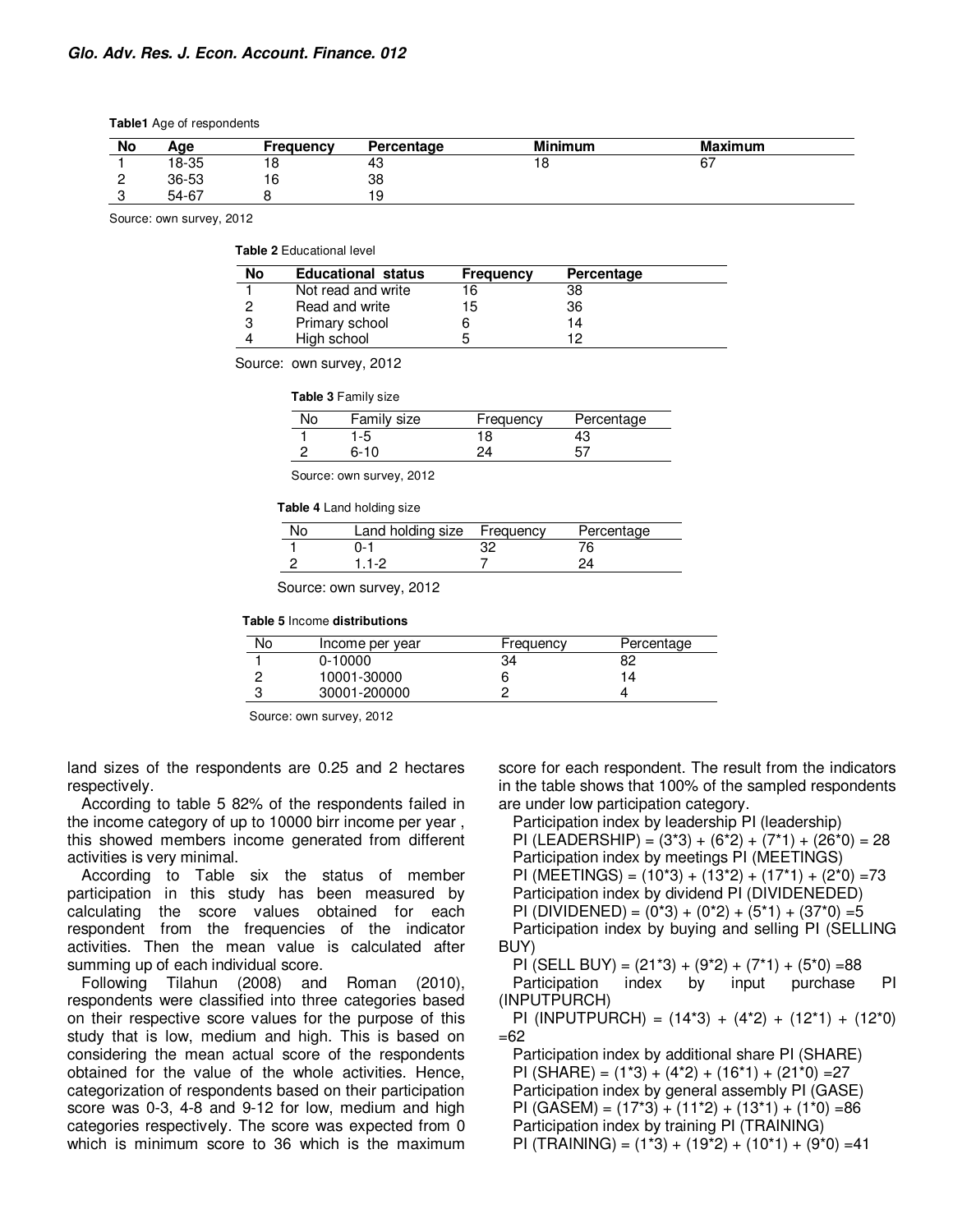|  |  | Table 6 frequency of distribution |
|--|--|-----------------------------------|
|--|--|-----------------------------------|

| No | <b>Activities</b>                | <b>Frequency of participation</b> |                |                     |    |        |    |              |      |       |     |
|----|----------------------------------|-----------------------------------|----------------|---------------------|----|--------|----|--------------|------|-------|-----|
|    |                                  | <b>Frequently</b>                 |                | <b>Occasionally</b> |    | Seldom |    | <b>Never</b> |      | Total |     |
|    |                                  | N                                 | $\%$           | N                   | %  | Ν      | %  | N            | $\%$ | N     | %   |
|    | Leadership                       | 3                                 | 8              | 6                   | 14 |        | 16 | 26           | 62   | 42    | 100 |
| 2  | Meetings                         | 10                                | 24             | 13                  | 31 | 17     | 40 | 2            | 5    | 42    | 100 |
| 3  | Dividend                         | $\overline{\phantom{a}}$          | 0              | ۰                   | 0  | 5      | 12 | 37           | 88   | 42    | 100 |
| 4  | Selling and buying               | 21                                | 50             | 9                   | 21 | 7      | 17 | 5            | 12   | 42    | 100 |
| 5  | Input purchase                   | 14                                | 34             | 4                   | 10 | 12     | 29 | 12           | 29   | 42    | 100 |
| 6  | Share purchase                   |                                   | $\overline{2}$ | 4                   | 10 | 16     | 38 | 21           | 50   | 42    | 100 |
|    | General assembly                 | 17                                | 41             | 11                  | 26 | 13     | 31 | 1            | 2    | 42    | 100 |
| 8  | Training                         |                                   | $\overline{c}$ | 19                  | 45 | 10     | 24 | 9            | 21   | 42    | 100 |
| 9  | Provision in kind and labour     | 19                                | 45             | 8                   | 19 | 11     | 26 | 4            | 10   | 42    | 100 |
| 10 | Experience sharing and field day | 8                                 | 19             | 15                  | 35 |        | 17 | 12           | 29   | 42    | 100 |
| 11 | Market information               | 6                                 | 14             | 9                   | 22 | 12     | 28 | 15           | 36   | 42    | 100 |
| 12 | variety selection                | 13                                | 31             | 10                  | 24 | 9      | 21 | 10           | 24   | 42    | 100 |

Source: survey, data 2012

Participation index by provision of cash and king PI (PROV)

PI (PROV) =  $(19*3) + (8*2) + (11*1) + (4*0) = 54$ Participation index by experience sharing PI (EXPER) PI (EXPER) =  $(8*3) + (15*2) + (7*1) + (12*0) = 61$ Participation index by market information PI (MKT) PI (MKT) =  $(6*3) + (9*2) + (12*1) + (15*0) = 48$ Participation index by variety selection PI (VAR) PI (VAR) =  $(13*3) + (10*2) + (9*1) + (10*0) = 68$ 

The result of the participation index (PI) shows that, the extent of members participation is high for activities like meetings, selling the product to the cooperative, purchase of input from the coop, participation in the general assembly meeting, provision of labor and materials for the expansion and construction of stores and offices and in the variety selection, because of the value of 73, 88, 62, 86, 62 and 68 are scored for participations in each activity, respectively, from the total expected value of 126. But the extent of member's participation is less in activities like dividend, purchase of share (capital mobilization), trainings and market which have the score value of 5, 27, 41 and 48 respectively.

#### **CONCLUSION AND RECOMMENDATIONS**

Generally speaking the participation of members in rural cooperatives in the study area is very low. Members are not contributing what is expected from them as membership of the cooperative. According to the principles and cooperative business model members are the owners and beneficiaries of the cooperative, however according to the result members had low participation in leading the coop at different level, participation in dividend, in purchasing shares every year, and participating in market information. Members are good in comparative with the above participation tools like; participation in different meetings, selling and buying produce, production input from the cooperative, participating in general assembly and in experience sharing's. It is possible to say that the majority are observers except a few. According to the result of the study, all are under low participation category between 0- 3.

Government and nongovernmental organizations should give emphasis not to have large number of cooperatives that have low member participation and low member interest to participate in all cooperative activities, so better to work synergistically in creating awareness about the importance of cooperative and the comparative advantage of working together. Continuous trainings, coaching, capital mobilization and access to credit can boost the performance of the cooperative by increasing participation. The outsiders also should be capacitated to maximize the support for the cooperatives. Members are attracted when there is a benefit unless we lose all coop members in a short period of time.

#### **REFERENCES**

- Abebe Getahun (2011). haramaya university women participation in rural cooperatives: the case of burie woreda, west gojjam zone, amhara region, Ethiopia http://www.ica.coop/coop/principles.html, accessed
	- 05Feb2011http://www.imf.org/external/pubs/ft/survey/so/2007/RES09 25B.htm , accessed 20 Jan 2011
- Credit Organizations in Bangladesh. Development credit services in Haramaya District, East Hararghe Zone, Ethiopia. MSc economic activities. A comparative study for members and non- members of the micro-enterprises, J. Soc. Sci. 4 (3): 229-236.
- Hoque M, Itohara Y (2008). Participation and decision making role of rural women in http://avg.uklseek.vmn.et accessed in July, 2010.
- Joseph RA (2000). International Institute for Democracy Electoral Assistance Commission.
- Mathew PM (2000). Training and empowerment of rural women in kerala. thesis of philosophy in school work under the faculty of social science. Kalamassery Kerala. 250p. paper for the regional workshops democracy forum. university of ghana, legon.
- Roman H (2010). Determinants of rural women empowerment. The Case of Self Help
- Ross C, Smith S (2006). Organizing out of Poverty: how the Syndi coop approach has worked in East Africa. J. cooperatives 30: 26-29.